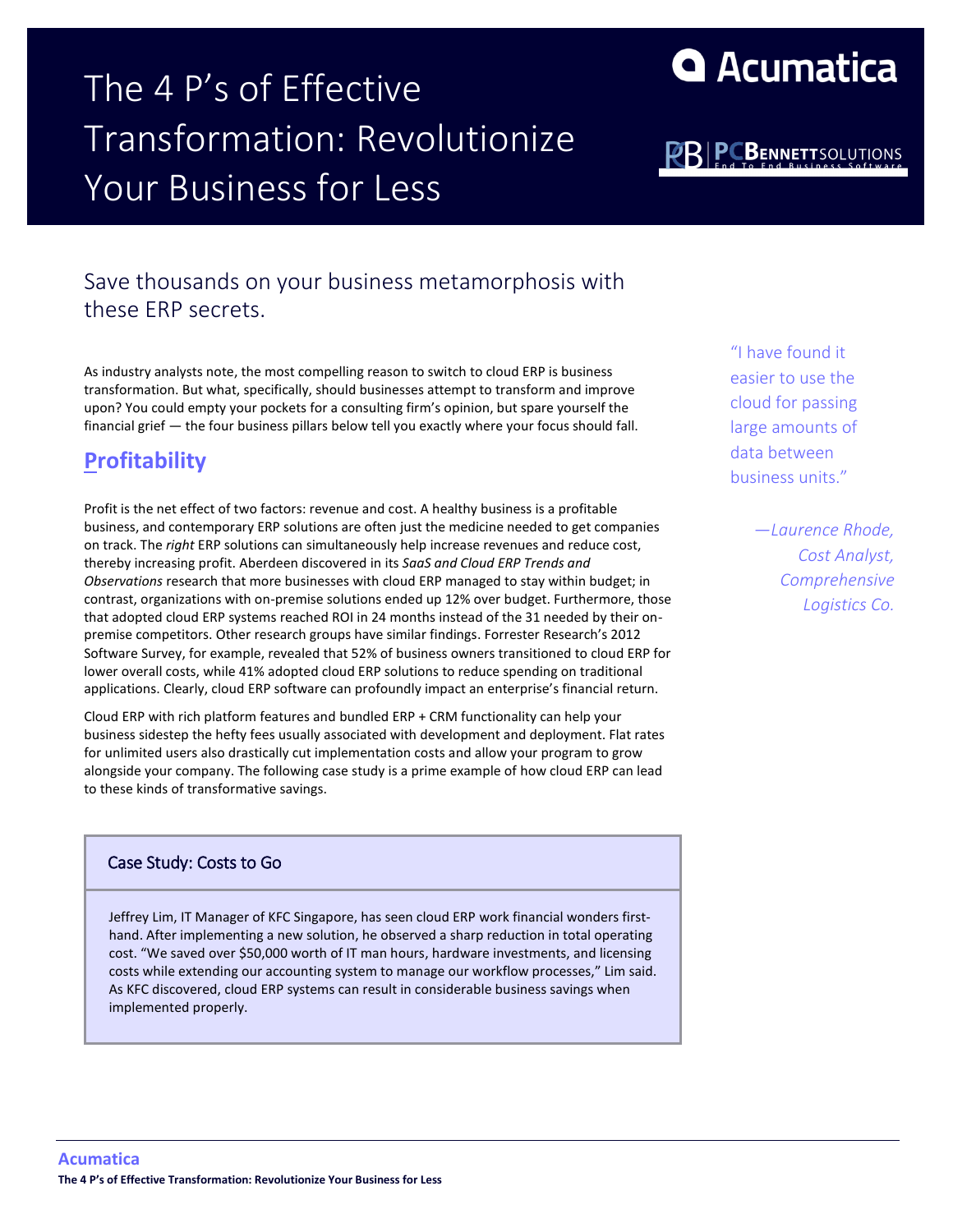### **Process**

A process is the set of steps a business takes to accomplish its goals. Evaluating this involves looking at the entire development chain and determining which links need to be in place and which can be cut in the interest of efficiency. With a cloud ERP system integrated, businesses can view these processes holistically and ensure that the company's established procedures are the optimal ones.



#### **Functions that Can Be Improved with Cloud Tech**

#### Source: Aberdeen Group, August 2013

The figure above, compiled from an Aberdeen Group study, depicts the job processes that industry insiders believe could be streamlined with cloud ERP solutions. Sales and supply-chain management show the most promise, but the data collection indicates widespread potential for process improvement. The connectivity that cloud ERP systems offer has far-reaching implications across a given organization, as improvements in one area often benefit adjacent departments. In fact, it is the integration of processes across the organization that is perhaps the real value of cloud ERP. Everyone—Sales, Inventory, Accounting, etc.—in an organization has access to the same information, eliminating "silos of information" or the need to interface data between disparate systems. More accurate, timely information available to all parties enables faster execution, and executing faster than competitors can provide a competitive advantage. Adopting this technology can empower your entire organization and rapidly accelerate your firm's growth.

## **Productivity**

While process examines which things are done, productivity focuses on how well those things are done. Are your employees manufacturing as efficiently as possible? Would performing steps differently increase output? Cloud ERP gives business leaders the tools to analyze issues like these and implement solutions throughout their organization.

As Aberdeen analyst Nick Castellina notes in his research, "Since a cloud solution can be accessed anywhere internet access is available, employees can communicate more effectively and decision-makers can have visibility into real-time data." In a cloud ERP system, if you can get online — whether you're on-site or at a coffee shop down the road — you can access your data and deploy your applications. This accessibility can revolutionize business productivity. With everyone in the organization having access to real-time business information, the company can spend less time worrying about internal logistics and miscommunications and more time delivering value to customers. The case study below illustrates these principles in action.

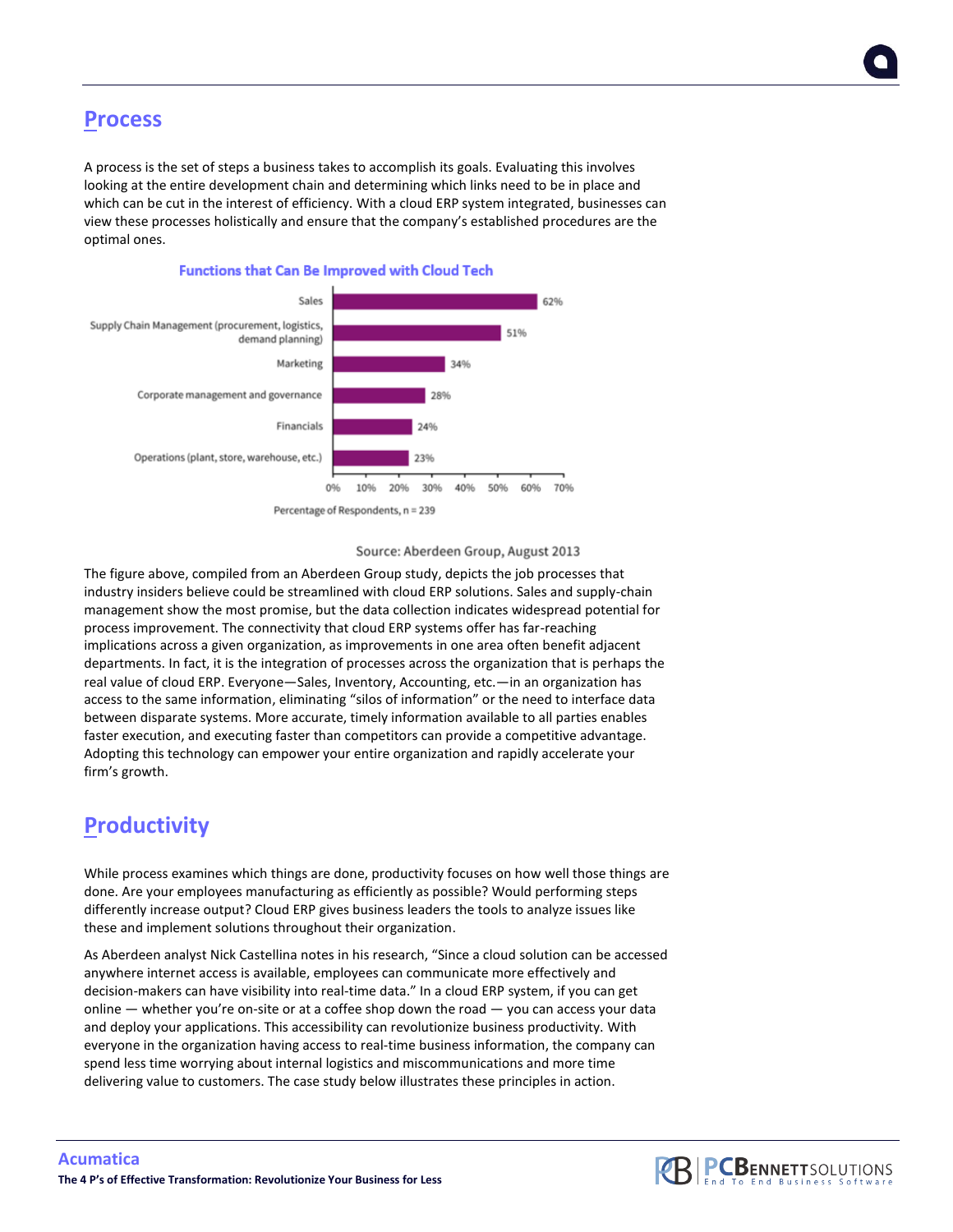#### Case Study: Matching Tiles

Although Pat Mobilio, owner of New England Tile, had some initial reservations about integrating a cloud ERP solution into his existing business, he was swayed once he saw how seamlessly it came together.

"You can change your reports so they fit your company, which was a big thing for us," he said. "It wasn't like we had to change."

Cloud ERP solutions aid countless business owners like Mobilio each day by giving them exactly the information they need, exactly when they need it. Because of this accommodating technology, organizations can avoid wasting time and improve productivity across their other functions.

Employees can be confident in the accuracy of the data they are working with, while leaders can stay abreast of developments and arrive at decisions more quickly. The entire company benefits. How? Some of those benefits were identified in a Forrester study.

#### **Importance of SaaS Benefits to Firms**



#### n Important = Very important

Base: 266 software decision-makers at North American SMBs with 20 to 500 employees

(multiple responses accepted)

Source: Forrsights Software Survey, Q4 2012, Forrester Research, Inc.

From this data, the most noteworthy benefit of cloud ERP is the time it saves: 72% of respondents ranked the newfound resource as "important" or higher. Significant productivity gains in implementation/deployment and business agility were also reported. These numbers don't lie cloud ERP has the platform and the power to optimize your firm's performance. The resulting productivity frees up hands for other projects, allowing you to focus on fostering growth elsewhere in your firm.